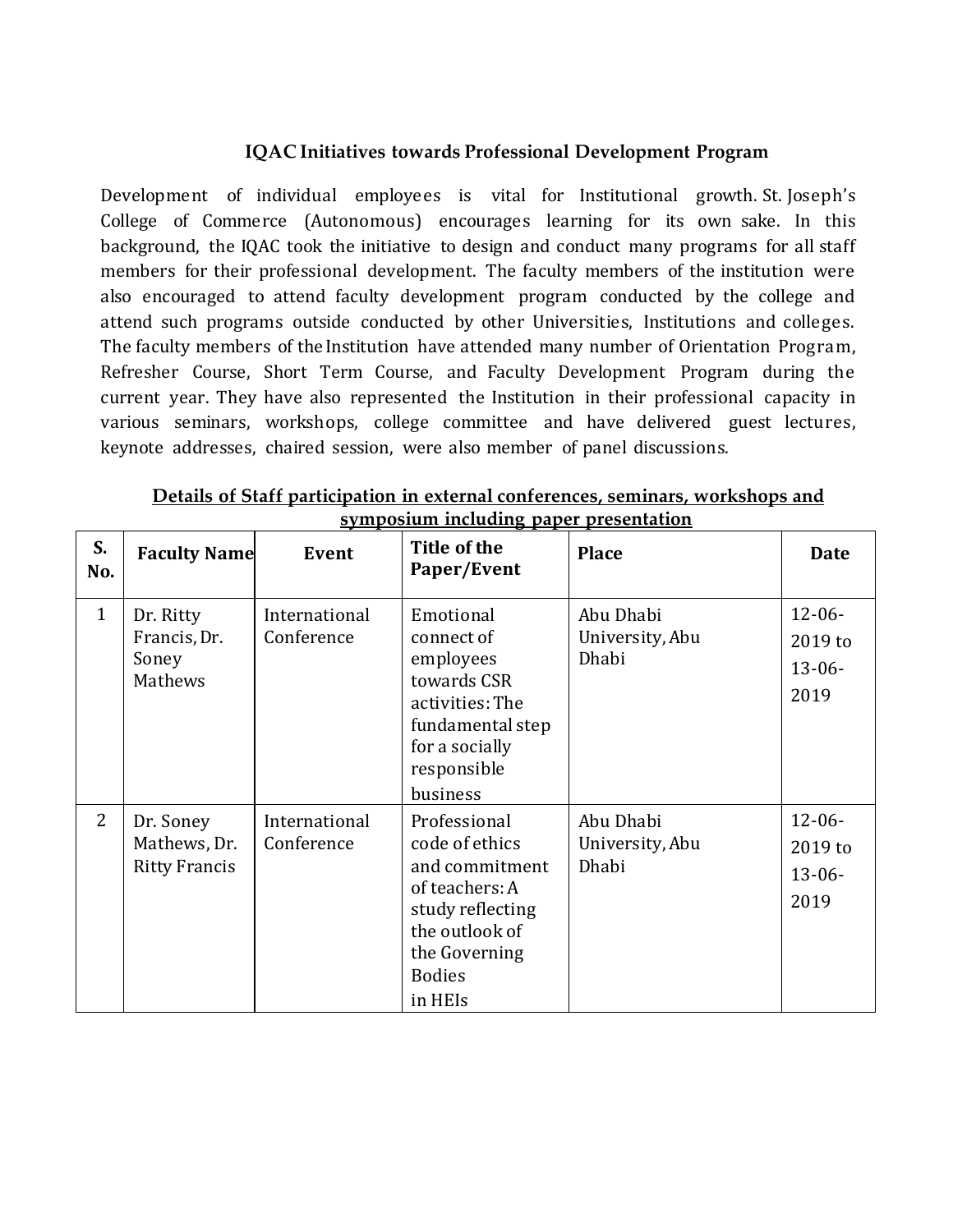| 3              | Dr<br>Soney<br>Mathew<br>S  | National<br>Seminar         | A study on<br>perception and<br>attitude of<br>consumer<br>towards the<br>effectiveness of<br>consumer rights<br>in<br>India | Periyar University,<br>Tamil Nadu.                                | $29 - 7 -$<br>2019 to<br>$30 - 7 -$<br>2019   |
|----------------|-----------------------------|-----------------------------|------------------------------------------------------------------------------------------------------------------------------|-------------------------------------------------------------------|-----------------------------------------------|
| $\overline{4}$ | Dr.<br>Ritty<br>Francis     | International<br>Conference | The impact of<br>advertising in<br>tourism for<br>destination<br>selection<br>among<br>youngsters in<br>Bangalore city       | Alagappa University,<br>Karaikudi                                 | $06 - 09 -$<br>2019 to<br>$07-09-$<br>2019    |
| 5              | Ms.<br>Asha<br>Joseph       | National<br>Conference      | The AOI and time<br>warner: A Case<br>study on the<br>failure<br>of synergy                                                  | St. Joseph's<br>Evening college,<br>Bangalore                     | 14-09-<br>2019 to<br>$14 - 09 -$<br>2019      |
| 6              | Dr<br>Soney<br>Mathew<br>S  | International<br>Conference | A study on the<br>impact of<br>lifestyle of youth<br>product<br>purchase decision                                            | Indian Institute of<br>Management,<br>Kozhikode (IIMK)<br>Kerala. | $02 - 01 -$<br>2020 to<br>$04 - 01 -$<br>2020 |
| $\overline{7}$ | Dr. D.<br>Raja<br>Jebasingh | National<br>Conference      | Digital<br>transformation<br>initiatives<br>evidence from<br>Indian Higher<br>Education<br>Institutions (HEIs)               | Shivaji<br>Mahavidyalaya, Udgir,<br>Dist: Latur                   | $30 - 01 -$<br>2020                           |
| 8              | Dr. Ritty                   | International               | A study on                                                                                                                   | St. Thomas College,                                               | $03 - 01 -$                                   |
|                | Francis                     | Conference                  | customer                                                                                                                     | Thrissur                                                          | 2020 to                                       |
|                |                             |                             | preference to online<br>medical purchase                                                                                     |                                                                   | $04 - 01 -$<br>2020                           |
|                |                             |                             | with special                                                                                                                 |                                                                   |                                               |
|                |                             |                             | reference to senior                                                                                                          |                                                                   |                                               |
|                |                             |                             | citizens                                                                                                                     |                                                                   |                                               |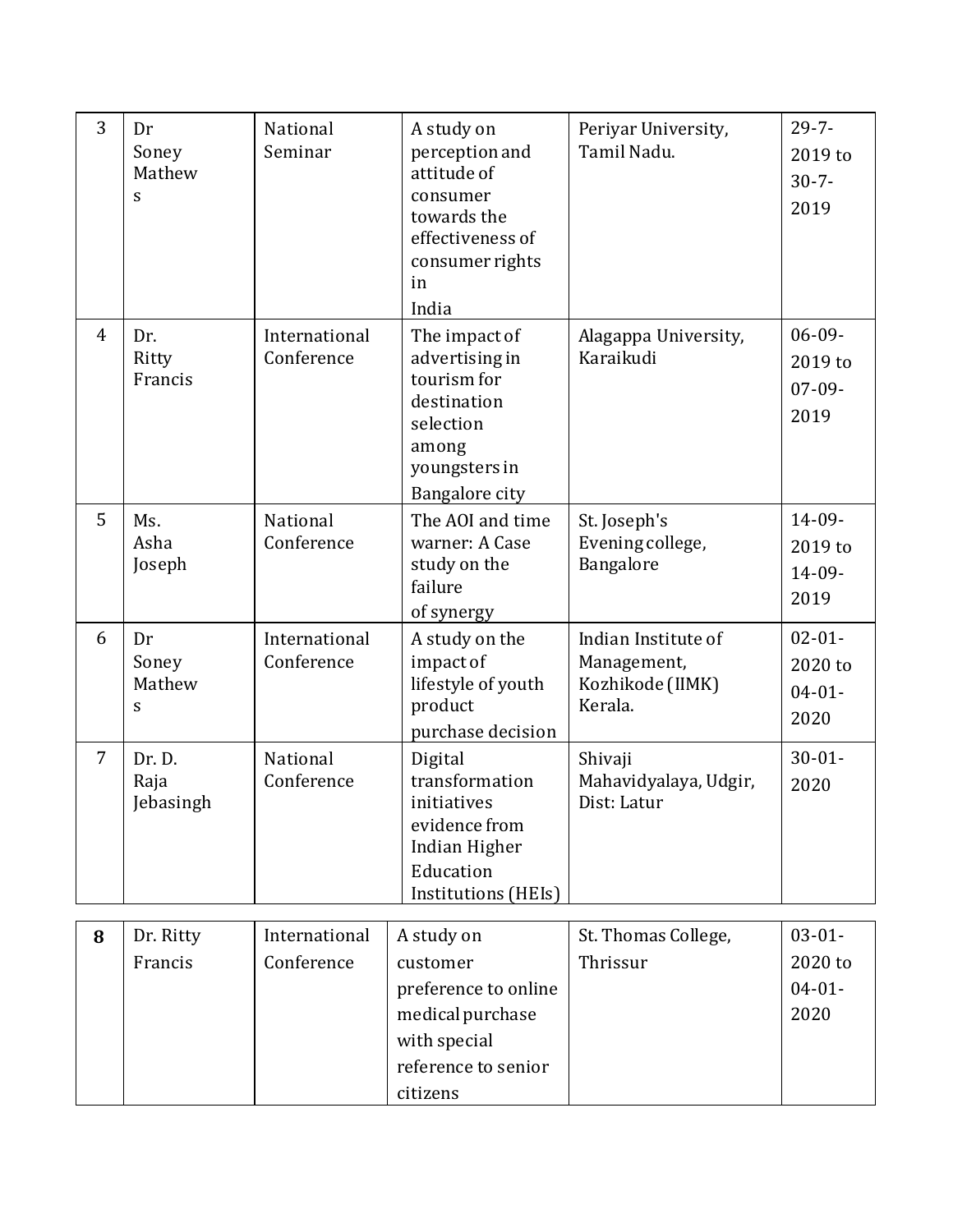| 9  | Ms. Asha       | National      | A study of the                            | St. Anne's Degree                  | $05 - 02 -$ |
|----|----------------|---------------|-------------------------------------------|------------------------------------|-------------|
|    | Joseph         | Conference    | impact of                                 | College for Women,                 | 2020 to     |
|    |                |               | automation in                             | Bangalore                          | $06 - 02 -$ |
|    |                |               | banking sector                            |                                    | 2020        |
| 10 | Dr. Deepika    | International | Preparing for                             | Symbiosis Centre for               | $21 - 02 -$ |
|    | Joshi, Dr.     | Conference    | Industry 4.0: A                           | Management Studies,                | 2020 to     |
|    | Shikha Singh   |               | Study on Indian                           | SIU, Noida                         | $22 - 02 -$ |
|    |                |               | <b>Higher Education</b>                   |                                    | 2020        |
|    |                |               | System                                    |                                    |             |
| 11 | Grace Prerana, | Conference    | A Study on the                            | Loyola College, Chennai            | $05-03-$    |
|    | Dr. D. Raja    |               | Impact of                                 |                                    | 2020 to     |
|    | Jebasingh      |               | Ecotourism on the                         |                                    | $06 - 03 -$ |
|    |                |               | Sustainable                               |                                    | 2020        |
|    |                |               | Development of                            |                                    |             |
|    |                |               | Local                                     |                                    |             |
|    |                |               | Communities:                              |                                    |             |
|    |                |               | <b>Experiences</b> from                   |                                    |             |
|    |                |               | Kodagu District                           |                                    |             |
| 12 | Ms. Anna Lynn  | National      | Embodiment in                             | St. Joseph's College,              | $05-03-$    |
|    | Tom            | Conference    | <b>Trans Narratives:</b>                  | Bangalore                          | 2020 to     |
|    |                |               | Reclaiming the                            |                                    | $07 - 03 -$ |
|    |                |               | transitioned self                         |                                    | 2020        |
|    |                |               | through the online                        |                                    |             |
|    |                |               | platform of Insta-                        |                                    |             |
|    |                |               | blogging                                  |                                    |             |
| 13 | Ms. Anna       | International | The Fractured                             | Conference on                      | $03 - 10 -$ |
|    | Lynn Tom       | Conference    | Whole: An                                 | Language, Literature               | 2020 to     |
|    |                |               | Examination of<br>Language, Culture       | and Linguistics at Maria           | $04 - 10 -$ |
|    |                |               | and Internal                              | Rani Center,<br>Trivandrum, Kerala | 2020        |
|    |                |               | Violence in weaving                       |                                    |             |
|    |                |               | the Fragmentation                         |                                    |             |
|    |                |               | of the Postcolonial<br>Narrative in J. M. |                                    |             |
|    |                |               | Coetzee's Disgrace                        |                                    |             |
|    |                |               | and Jean Rhys'                            |                                    |             |
|    |                |               | Wide Sargasso Sea                         |                                    |             |
|    |                |               | through Derek                             |                                    |             |
|    |                |               | <b>Walcott's Poetry</b>                   |                                    |             |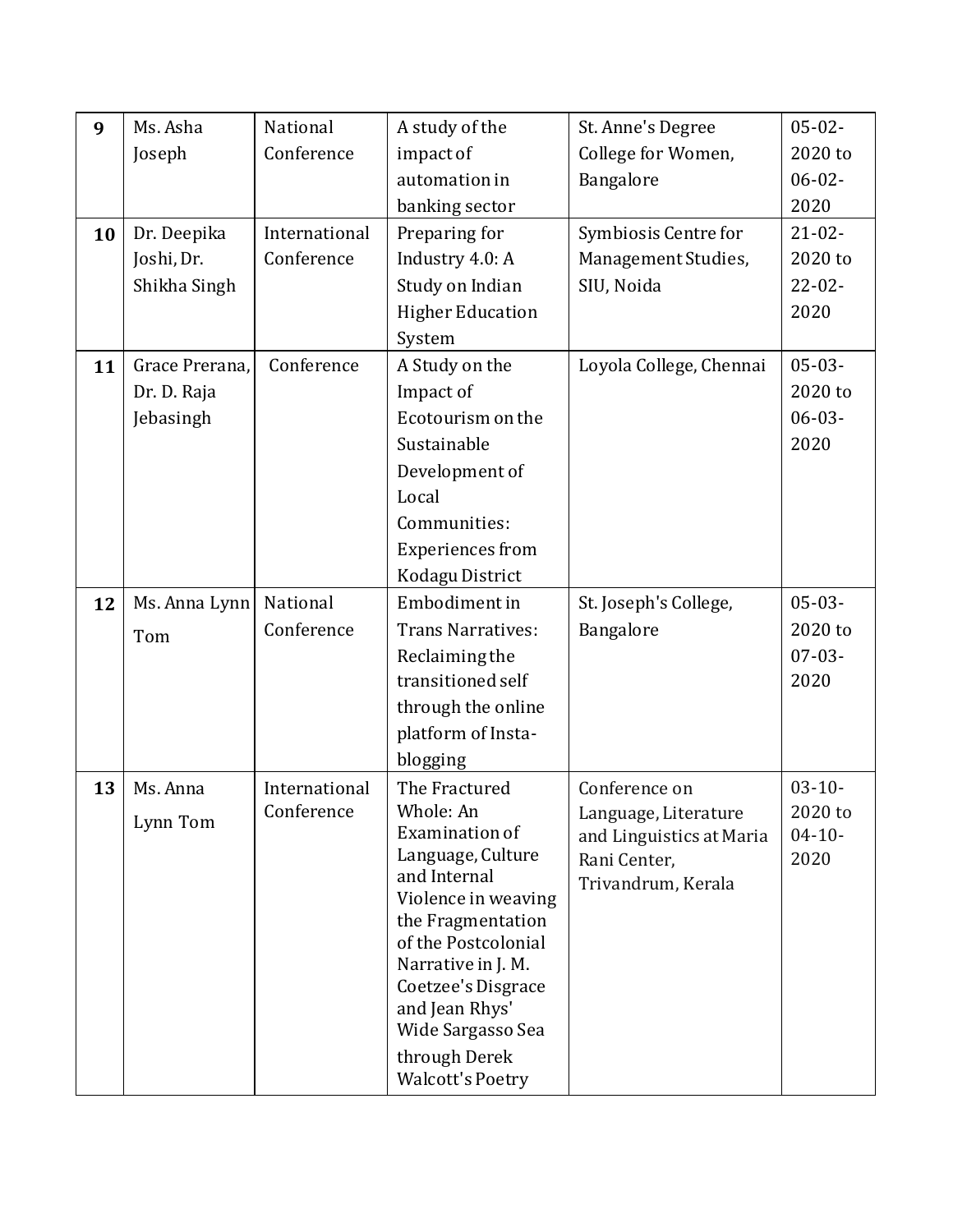| 14 | Ms. Anna Lynn<br>Tom          | <b>Nation</b><br>al<br>Semin<br>ar    | The Nuances of<br>Culture in the<br>Spaces of the<br>Indian State - A<br><b>Critical Review</b><br>of the film,<br>Parzania and<br>Short Stories by<br>Hansda | Osmania University,<br>Centre for International<br>Programmes, Hyderabad | $26 - 08 -$<br>2019                           |
|----|-------------------------------|---------------------------------------|---------------------------------------------------------------------------------------------------------------------------------------------------------------|--------------------------------------------------------------------------|-----------------------------------------------|
|    |                               |                                       | Sowvendra<br>Shekar<br>- "They Eat Meat!"<br>and "The Adivasi will<br>not Dance""                                                                             |                                                                          |                                               |
| 15 | Mr. Thomas<br>Mathew          | <b>Nation</b><br>al<br>Confer<br>ence | Inverted-<br>Castration:<br>Examining the<br>Politics behind<br>Disfiguring<br>Women's Body,<br>through<br>Surpanakha<br>Myth and the<br>film Uyare.          | St. Aloysius College<br>(Autonomous)<br>Mangalore, Karnataka             | $20 - 09 -$<br>2019                           |
| 16 | Mr. Thomas<br>Mathew          | Intern<br>ational<br>Confer<br>ence   | Cricket in the<br>Age of Visual<br>Media: A<br>Cultural<br>Analysis                                                                                           | KVM College of Arts and<br>Science, Alappuzha,<br>Kerala                 | $26 - 02 -$<br>2020 to<br>$28 - 02 -$<br>2020 |
|    | Participation                 |                                       |                                                                                                                                                               |                                                                          |                                               |
| 12 | Dr. Daniel<br>Fernandes<br>SJ | Golden<br>Jubilee<br>Seminar          | <b>Higher Eduction:</b><br>Current status and<br>Leadership<br>Challenges                                                                                     | Christ Deemed to be<br>University,<br>Bangalore                          | June 11-<br>6-2019 to<br>$13-6-$<br>2019      |
| 13 | Dr. R.<br>Himachalpathy       | <b>FDP</b>                            | <b>Financial Modeling</b><br>using Microsoft<br>Excel                                                                                                         | University of<br>Hyderabad, Telangana                                    | $26 - 04 -$<br>2019 to<br>$28 - 04 -$<br>2019 |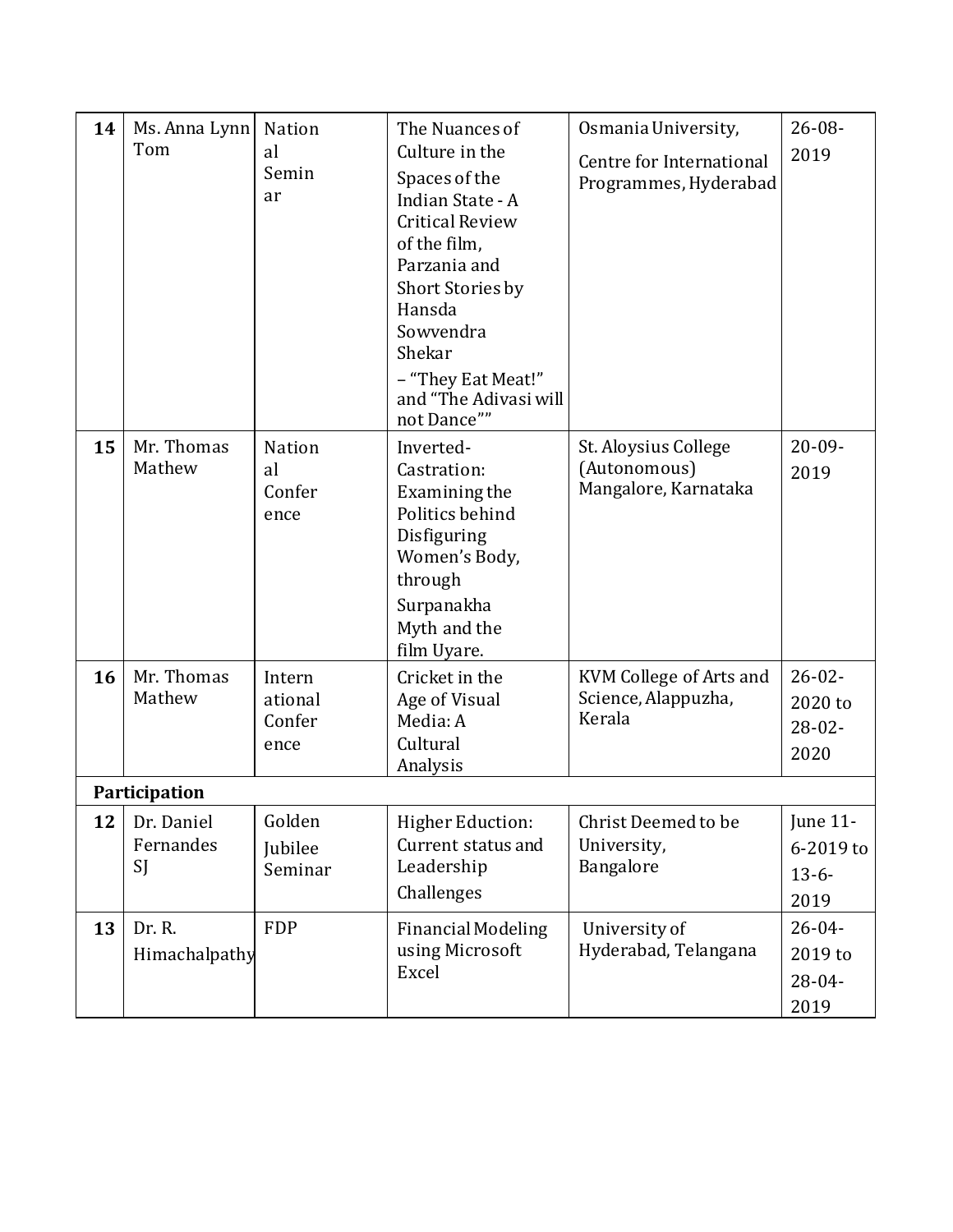| 14 | Dr. R.<br>Himachalpathy       | <b>FDP</b>                           | Marketing<br>Research &<br><b>Business Analytics</b><br>with Econometric<br>Applications in<br><b>Business</b> | Shri Mata Vaishno<br>Devi University,<br>Jammu and Kashmir                                                    | $06 - 05 -$<br>2019 to<br>$17 - 05 -$<br>2019 |
|----|-------------------------------|--------------------------------------|----------------------------------------------------------------------------------------------------------------|---------------------------------------------------------------------------------------------------------------|-----------------------------------------------|
| 15 | Dr.<br>Poornima<br>Vijaykumar | <b>FDP</b>                           | <b>Advanced Research</b><br>Tools & Its<br>Application in<br>Current<br>Management<br>Practices                | T. John Centre for<br><b>Advanced Social</b><br>Sciences Research<br>(TJCASSR), T. John<br>College, Bengaluru | $24 - 05 -$<br>2019 to<br>$25 - 05 -$<br>2019 |
| 16 | Dr.<br>Poornima<br>Vijaykumar | International<br>Refresher<br>Course | Introduction to<br>Time Management                                                                             | Alison Learning<br>Centres, Online                                                                            | May-<br>June,<br>2019                         |
| 17 | Dr.<br>Poornima<br>Vijaykumar | International<br>Refresher<br>Course | Effective<br>Communication<br>Techniques for<br>Teachers and<br><b>Trainers</b>                                | <b>Alison Learning Centre</b><br>- Online Certificate<br>Courses                                              | May-<br>June,<br>201<br>9                     |
| 18 | Dr. Poornima<br>Vijaykumar    | International<br>Refresher           | <b>Learn Statistics</b><br>from the Basics                                                                     | Udemy & Technical<br>Training, Instructor,                                                                    | March-<br>May,                                |

|    | Vijaykumar             | Refresher<br>Course        | from the Basics                                                                                           | Training, Instructor,<br>(Online)                       | May,<br>2019                          |
|----|------------------------|----------------------------|-----------------------------------------------------------------------------------------------------------|---------------------------------------------------------|---------------------------------------|
| 19 | Dr. Ravi<br>Darshini   | National<br>Conferenc<br>e | Future boards:<br>The Emerging<br>Challenges of<br>Corporate<br>Governance                                | IIMB, Bangalore                                         | $14-6-$<br>2019 to<br>$15-6-$<br>2019 |
| 20 | Mr. KN<br>Lakshmipathi | Workshop                   | National<br>Digital Library<br>club-<br>Karnataka<br>state<br>Workshop for<br>Educational<br>Institutions | <b>Bangalore University</b>                             | $14 - 06 -$<br>2019                   |
| 21 | Dr. Nirmala<br>Joseph  | <b>FDP</b>                 | 'New Framework<br>of NAAC<br>Accreditation'                                                               | PSGR Krishnammal<br>College for<br>women,<br>Coimbatore | $5 - 7 - 2019$                        |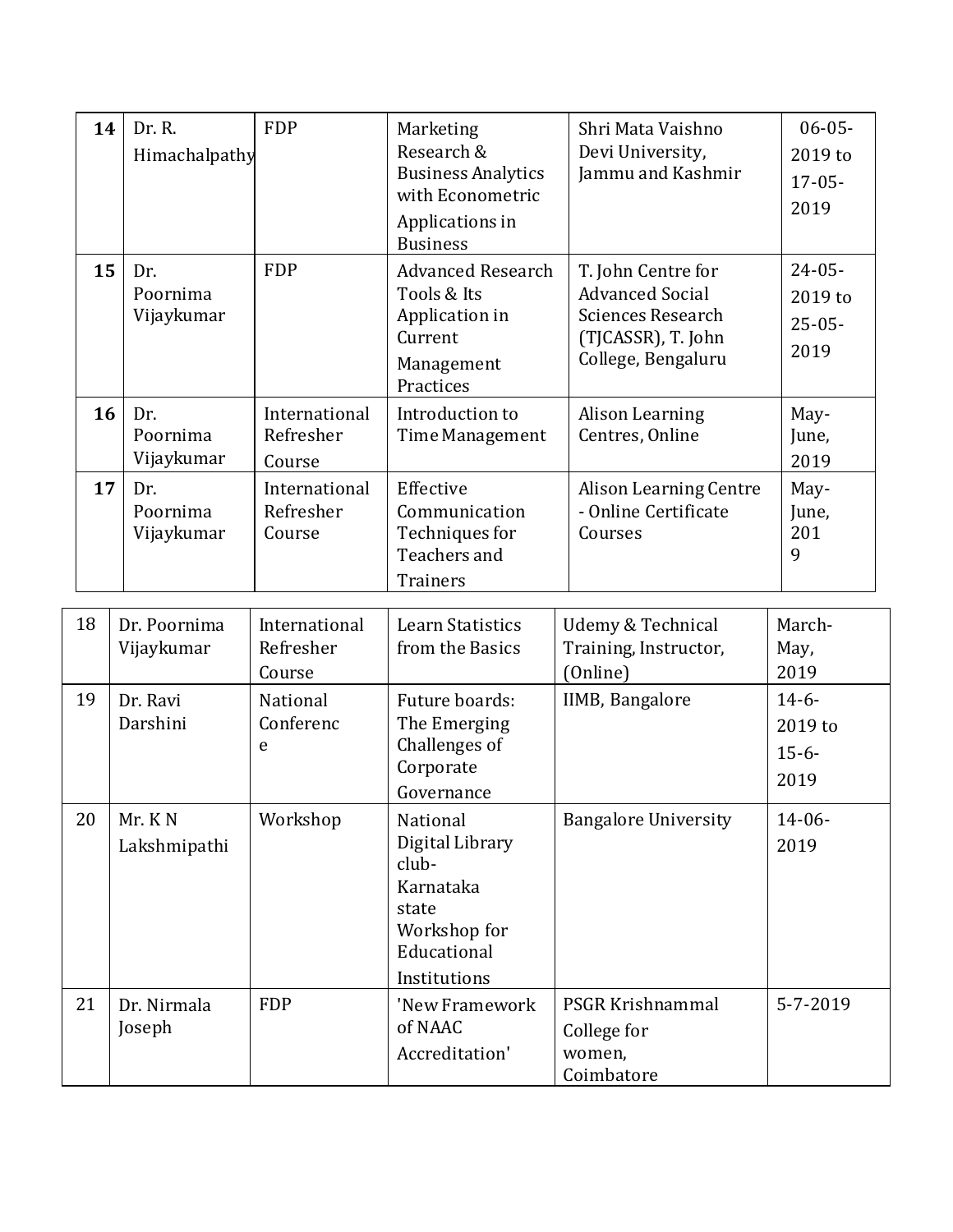| 22 | Ms. Muktha<br>Kumar        | <b>FDP</b>                  | 'New Framework<br>of NAAC<br>Accreditation'                                              | PSGR Krishnammal<br>College for<br>women,<br>Coimbatore        | $5 - 7 - 2019$                                |
|----|----------------------------|-----------------------------|------------------------------------------------------------------------------------------|----------------------------------------------------------------|-----------------------------------------------|
| 23 | Ms. Nischitha<br>K         | International<br>Conference | Economic growth<br>and sustainable<br>development:<br>emerging<br>opportuniti<br>es      | SDMID, Mysore                                                  | $16 - 11$<br>2019                             |
| 24 | Dr. Poornima<br>Vijaykumar | <b>FDP</b>                  | Research and<br>E-Resources <sup>•</sup>                                                 | Don Bosco Institute of<br>Technology, Bengaluru                | $15 - 7 -$<br>2019 to<br>$20 - 7 -$<br>2019   |
| 25 | Mr. Giridhara<br>Naidu B   | Workshop                    | <b>Emerging trends</b><br>in research II                                                 | SBRR Mahajana first<br>grade College<br>Mysuru                 | 7-8-2019                                      |
| 26 | Ms. Asha<br>Joseph         | <b>FDP</b>                  | Research<br>Capacity Building                                                            | Loyola Degree College                                          | $24 - 08 -$<br>2019 to<br>$24 - 08 -$<br>2019 |
| 27 | Dr. Poornima<br>Vijaykumar | <b>FDP</b>                  | <b>HR</b> Analytics                                                                      | Don Bosco Institute of<br>Technology, Bengaluru                | $26 - 8 -$<br>2019 to<br>$31 - 8 -$<br>2019   |
| 28 | Ms. Komal<br>Dave          | <b>FDP</b>                  | Future<br>of<br>learning<br>and<br>work<br>enabling<br>graduates to be<br>Industry ready | St. Joseph's College of<br>Commerce(Autonomous<br>), Bengaluru | $26 - 09 -$<br>2019                           |
| 29 | Mr. KN<br>Lakshmipathi     | International<br>Seminar    | University<br>Libraries<br>Partnership<br>with<br><b>OCLC</b>                            | Bangalore University,<br>Bangalore                             | $22 - 10$<br>2019                             |
| 30 | Dr. Ritty<br>Francis       | FDP - JESCOL                | Seminar                                                                                  | St. Joseph's College,<br>Bangaluru                             | $18 - 11 -$<br>2019 to<br>$20 - 11$<br>2019   |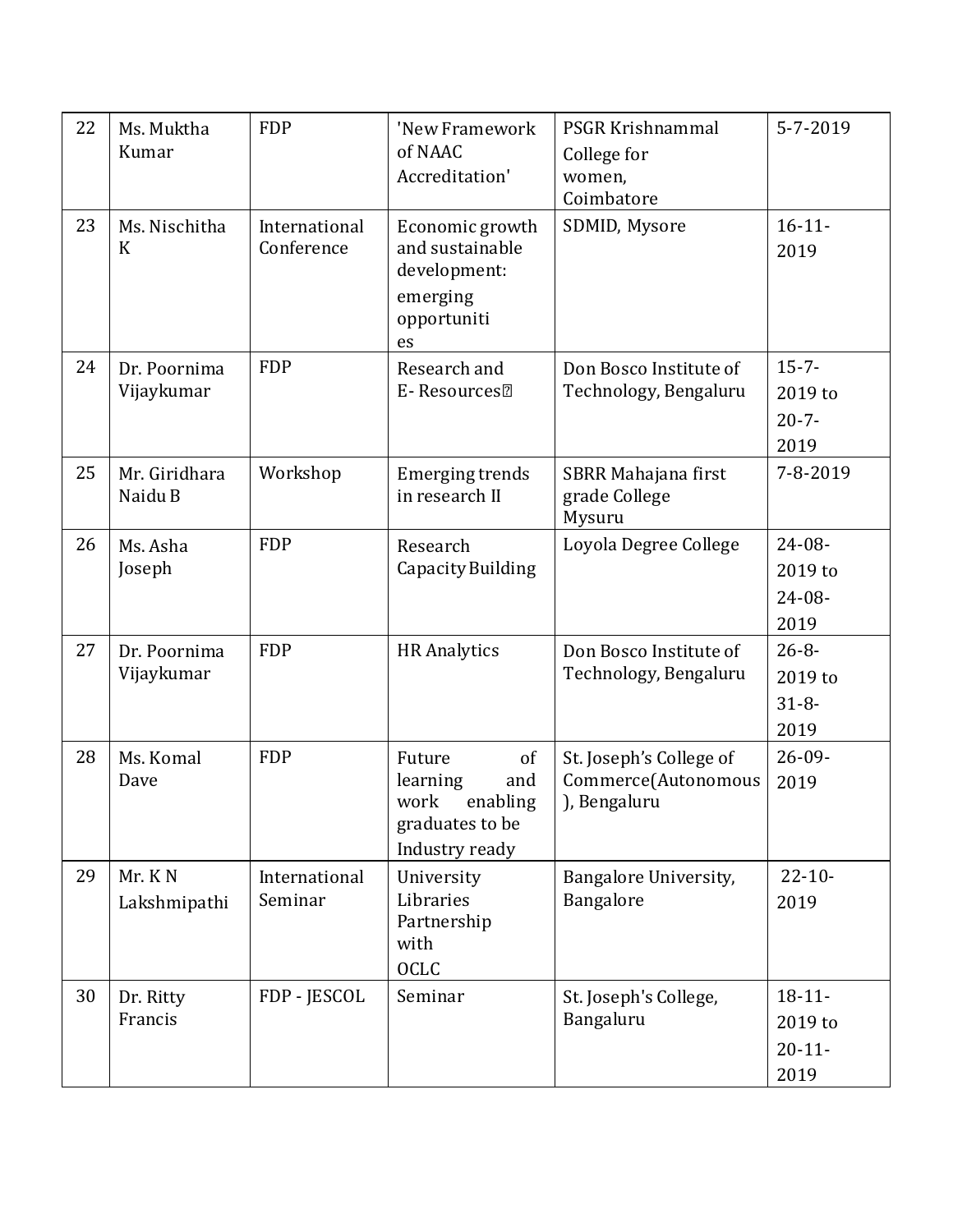| 31 | Ms.<br>Alamelu.<br>L               | Workshop            | Using R and EViews<br>Statistical<br>Programming in<br>Business and<br>Economics                                  | St. Joseph's College<br>(Autonomous)                                 | $03 - 1 -$<br>2020 to<br>$04 - 1 -$<br>2020 |
|----|------------------------------------|---------------------|-------------------------------------------------------------------------------------------------------------------|----------------------------------------------------------------------|---------------------------------------------|
| 32 | Ms.<br>Natya<br>Bopanna            | <b>FDP</b>          | <b>Blended Learning</b><br>pedagogy using<br><b>MOOCS</b>                                                         | <b>IIM Bangalore</b>                                                 | $7 - 3 - 2020$                              |
| 33 | Ms.<br><b>Komal A</b><br>Dave      | Conclave            | TRIAD 3.0- Three<br>Events in One<br>Platform                                                                     | St. Joseph's<br><b>Evening College</b><br>(Autonomous),<br>Bengaluru | $7 - 3 - 2020$                              |
| 34 | Dr.<br>Susmith<br>a<br><b>K.E.</b> | National<br>Seminar | Sustainable<br>Education in the<br>era<br>of globalization                                                        | Lal Bahadur<br>Shastri Govt. first<br>grade college                  | $23 - 10 -$<br>2019                         |
| 35 | Dr.<br>Antony<br>Oliver            | National<br>Seminar | Sustainable<br>Education in the<br>era<br>of globalization                                                        | Lal Bahadur<br>Shastri Govt. first<br>grade college                  | $23 - 10$<br>2019                           |
| 36 | Dr.<br>Fariyal<br>Shaikh           | National<br>Seminar | Sustainable<br>Education in the<br>era<br>of globalization                                                        | Lal Bahadur<br>Shastri Govt. first<br>grade college                  | $23 - 10 -$<br>2019                         |
| 37 | Dr.<br>Fariyal<br>Shaikh           | <b>FDP</b>          | Future of learning<br>and work enabling<br>graduates to be<br>future ready                                        | St. Joseph's College<br>of Commerce<br>(Autonomous)                  | $29 - 11$<br>2019                           |
| 38 | Ms.<br>Anusuya<br>Paul             | <b>FDP</b>          | Innovative<br><b>Teaching Pedagogy</b><br>in Education for<br>Gen Z and Gen<br>Alpha in the Era of<br>Information | CMS Jain deemed<br>to be University,<br>Bangalore                    | $25 - 01 -$<br>2020                         |
| 39 | Ms.<br>Anusuya<br>Paul             | <b>FDP</b>          | Explosion<br><b>Trending Teaching</b><br>Techniques for<br>Participation and<br>Performance                       | CMS Jain deemed<br>to be University,<br>Bangalore                    | $25 - 01 -$<br>2020                         |
| 40 | Ms.<br>Preeti<br>Shankar           | National<br>Seminar | Emerging<br>Paradigms in<br><b>Teaching English</b><br>Language,                                                  | St Joseph's Evening<br>College, Bangalore.                           | $02 - 03 -$<br>2020                         |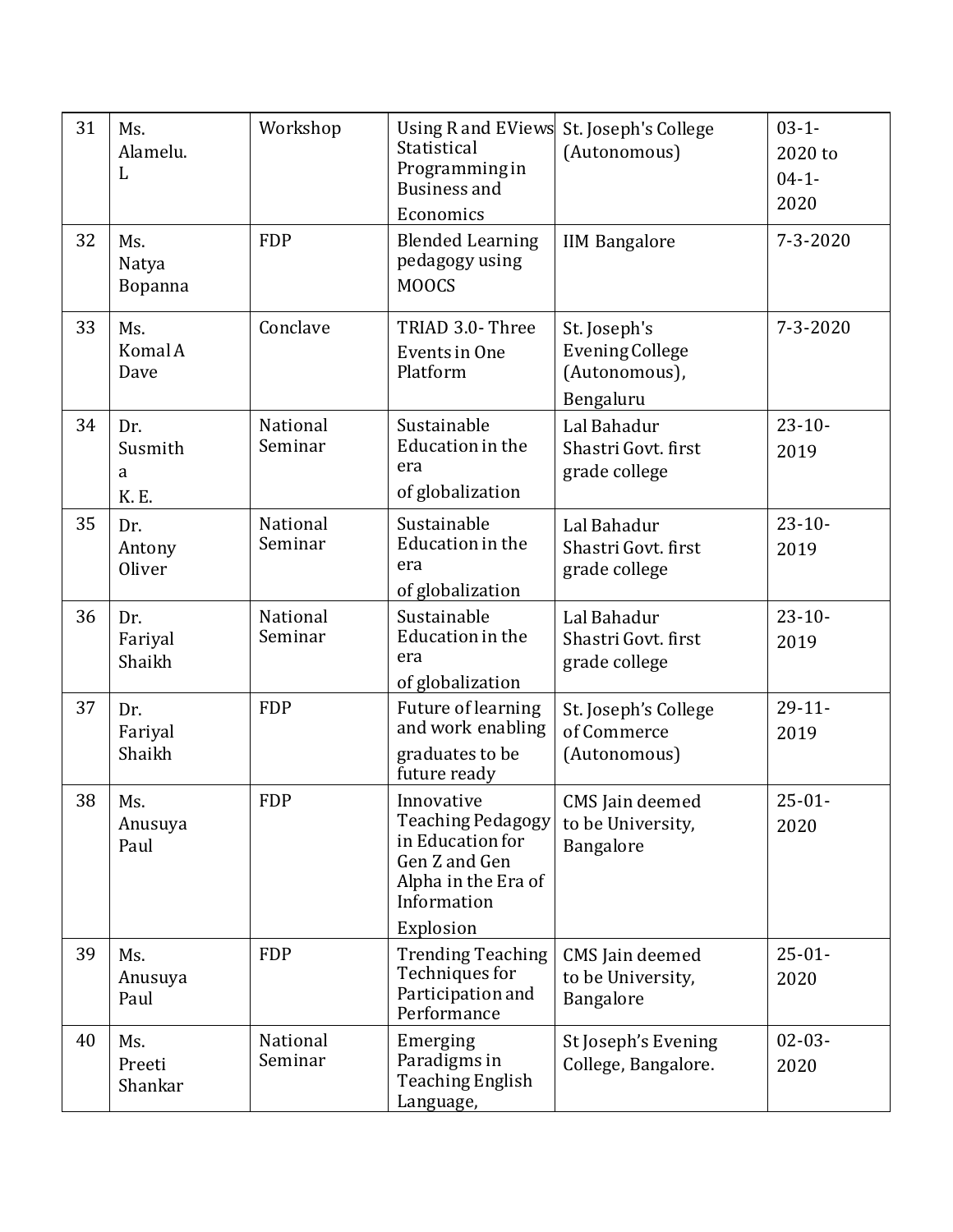|  | Literature and |  |
|--|----------------|--|
|  | Translations   |  |
|  |                |  |

### **Details of Staff participation in Institutional organized Conferences, seminars, workshops and symposium organized in the College.**

## **Input Session on 'Universal Apostolic Preferences'**

The Society of Jesus has promulgated four "Universal Apostolic Preferences" to guide the Society of Jesus for the next 10 years. On 16th October, 2019 Rev. Fr, Joseph D' Mello, SJ addressed the SJCC faculty members regarding the importance of the Universal Apostolic Preference' and its relevance to Higher Educational Institutions such as SJCC.

### **Research Workshop**

SJCC-Research Centre provides guidance to students and faculty members for the enhancing their research skills. Centre organized a National level experiential workshop on 'Research Methodology' from 3rd to 9th December, 2019. Conference witnesse d participants from 5 states of the country. Dr. D. Raja Jeba Singh and Dr. Deepika Joshi were the conveners of the workshop.

### **Future of Learning and Work Enabling Graduates to Be Industry-Ready**

A one-day programme was organized by SJCC in association with Miles Education Bangalore on September 26, 2019. Main topics discussed in three sessions were Data Analytics & Visualization, Robotic Process Automation, and Digital Marketing. Mr. Shankar Gopinath, Partner Technical Consultant at Microsoft; Mr. Jimmy Cherian, Ex- AVP -Strategic Initiative at Swiss Re; Mr. Robin Alex, Senior Manager - Digital Strategy at Capegemini were the resource person for respective sessions. Sessions were moderated by Mr. Varun Jain, CEO of Miles Education

### **Training on ERP - Academic Management**

The institution continuously updates its Academic Management System and the faculty members are trained regularly to use the system effectively. A series of training sessions were conducted to familiarize the faculty members with the new Academic Management System procured by the institution. They were trained in student attendance manageme nt, student evaluation system, tracking student progression, work-done report and faculty reports.

### **Development and Attainment of Outcome Based System Framework**

A series of workshops were organized in a phased manner for the members of staff to introduce the OBE framework. The fowling topics were covered in the workshops: course outcomes and Programme outcomes, Teaching-learning process/ experiences that they gain, methods of assessment used, mapping of Course outcomes with Progra mme outcomes, Mapping of question paper of CIA, MTT and ESE and computation and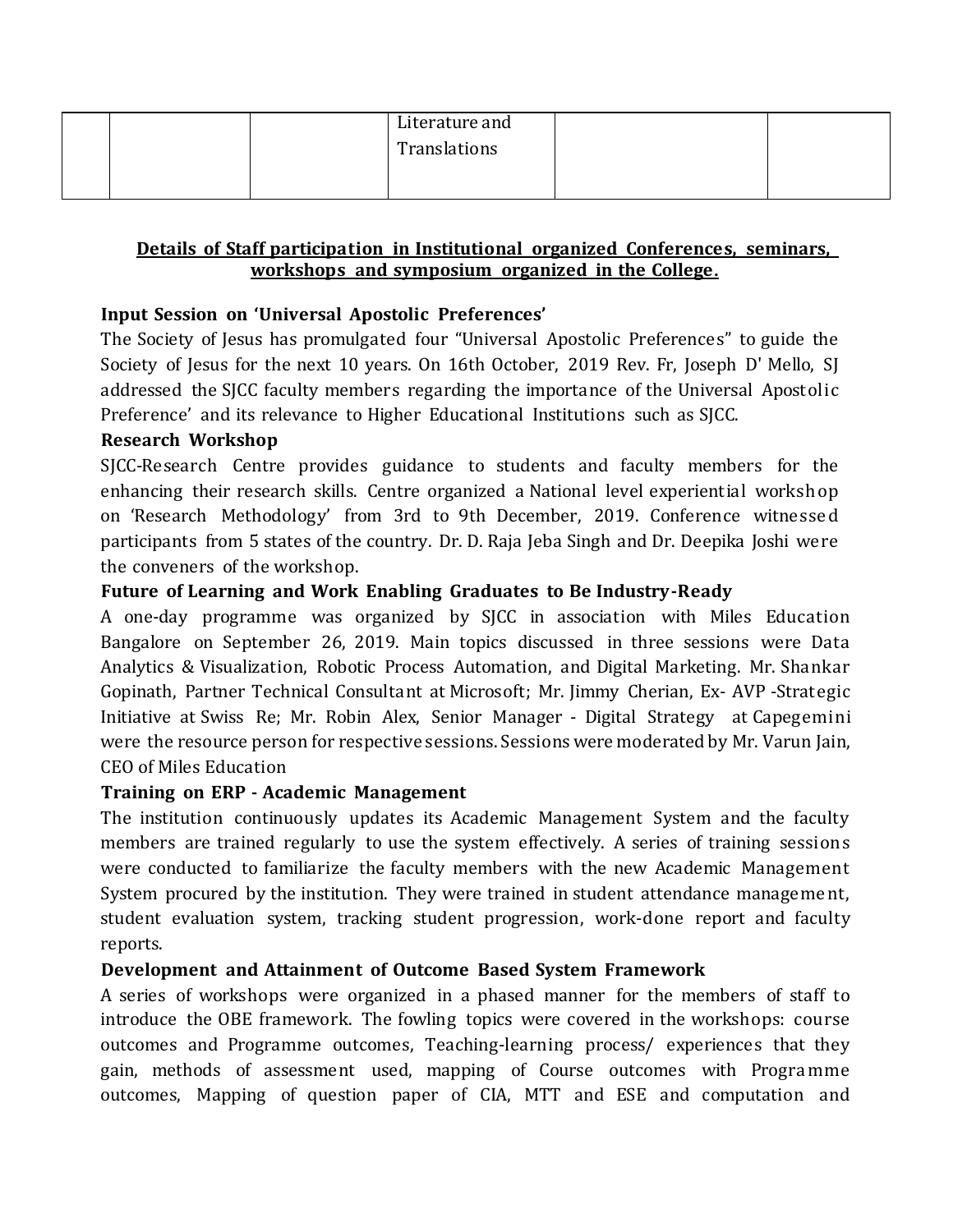attainment of Course outcomes and Programme outcomes.

### **NAAC Orientation**

In the view of the changes in self-study report, it was felt necessary to orient the faculty members regarding the new manual for SSR. To meet this requirement, an input session was arranged on 25th September 2019. The resource person was Dr. Sethuraman. M. G of Gandhigram Rural Institute of Technology. The input session was a day-long event; the faculty members opined that the session was fruitful and informative.

### **SWOC Workshop**

The SWOC analysis workshop was conducted in the campus on 13th July 2019. The resource person for the SWOC analysis was Dr. Ramesh from Mount Carmel College, Bengaluru. The activity began with Dr. Ramesh explaining the process of SWOC analysis normally followed in Educational institutions and the factors that could be taken for considerations. The faculty members were grouped into four teams. Team members discussed the college's strength, weakness, opportunities and challenges. They were asked to consider the academic factors - programmes, courses, CIAs, assessment, valuation, student engagement, course plans, TLPS, Results and environmental scan - industry trends, academic industry connects, placements and employment outcomes, feedback. The SWOC analysis enabled the institution identity and initiate quality control measures in key areas.

### **Train the trainer program**

Faculty members handling Professional Programmes undergo 'Train the Trainer' programmes on a regular basis. This programme enables the teaching staff to be up-to- date with the changes in the syllabus of the professional programs. These sessions are handled by external experts from the industry, thereby also bridging the gap between theory and practice. Changes in the syllabus, pedagogy, examination tips and paper evaluation methodology are commonly discussed topics.

| S.<br>No. | <b>Date</b><br>S | <b>Details</b>                                | <b>Resource</b><br>Person/Train<br>er | Participatin<br>g faculty    | <b>Collaboratin</b><br>g body                        |
|-----------|------------------|-----------------------------------------------|---------------------------------------|------------------------------|------------------------------------------------------|
|           | 18th May, 2019   | Advanced<br>Financial<br>Management<br>$- P4$ | Mr. Darshan<br>Shah                   | Ms. Nikitha<br><b>Jhawar</b> | Internationa<br>l Skill<br>Developmen<br>Corporation |

The following training programmes were conducted during the academic year 2019-20: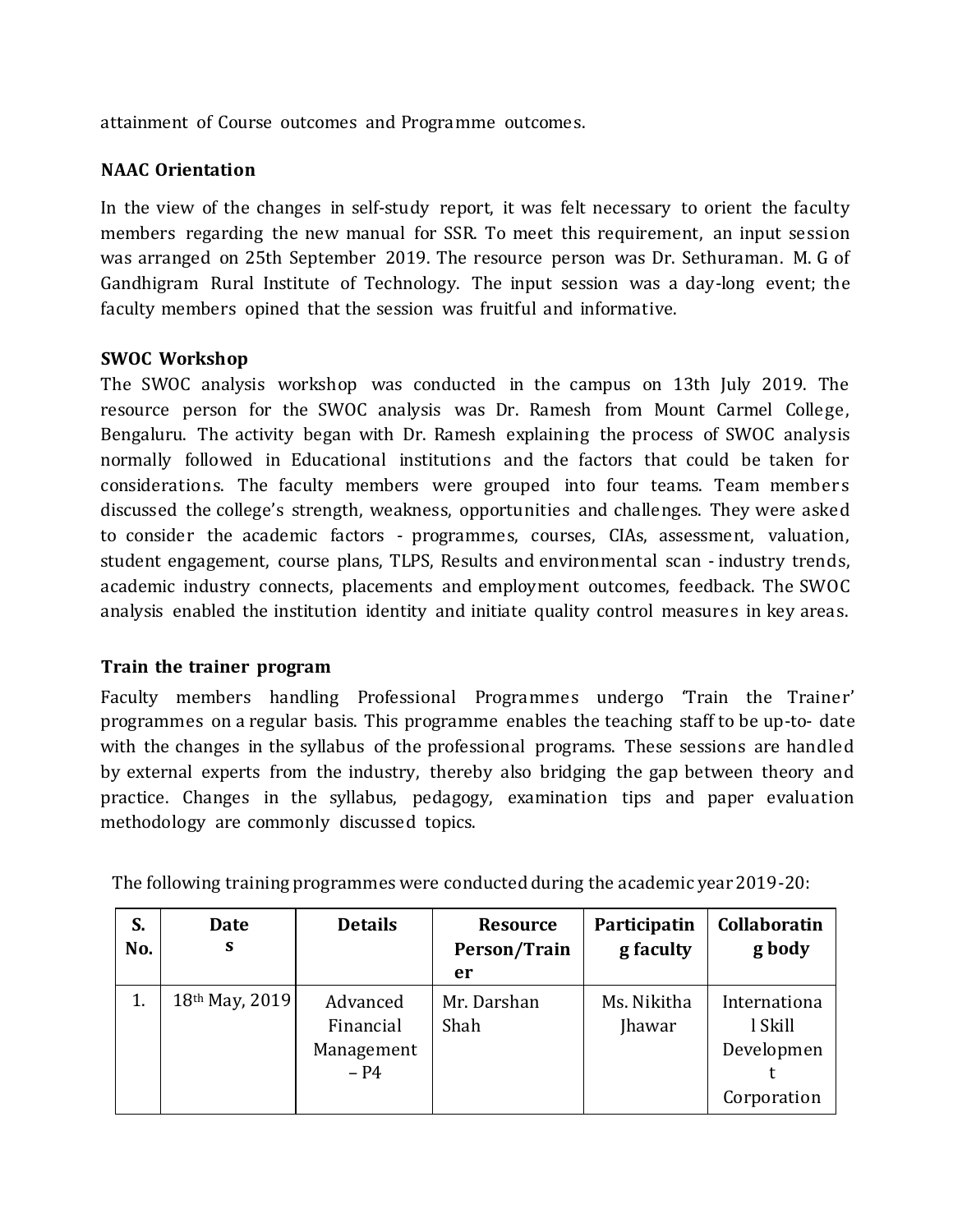|                |                                 |                                                  |                                                                           |                                                                                    | (ISDC)                                                              |
|----------------|---------------------------------|--------------------------------------------------|---------------------------------------------------------------------------|------------------------------------------------------------------------------------|---------------------------------------------------------------------|
| 2.             | 31st May, 2019                  | Financial<br>Management<br>$-F9$                 | Prof.<br>Sarvesh<br>Mopkar                                                | Ms. Nischitha                                                                      | Internationa<br>l Skill<br>Developmen<br>t<br>Corporation<br>(ISDC) |
| 3.             | 19th June, 2019                 | Principles of<br>Management-<br>F1               | Prof. Rajeev<br>Kumar (CA)                                                | Ms. Benila                                                                         | Internationa<br>l Skill<br>Developmen<br>t<br>Corporation<br>(ISDC) |
| $\overline{4}$ | $5th - 7th$<br>June<br>2019     | Managing<br><b>Business</b><br>Process<br>System | Ms. Bharghavi,<br><b>DERM</b>                                             | Dr.<br>Suganthi<br>Pais<br>Ms. Sanjana<br>S.I                                      | Tata<br>Consultanc<br>y services                                    |
| 5              | $5th - 7th$<br><b>June 2019</b> | Insurance<br>for BPS                             | Ms. Harleen<br>Kaur, Ms.<br>Gamini, Ms.<br>Ashwini<br>Mr.<br>and<br>Libin | Dr.<br>Suganthi<br>Pais<br>Mr.<br>Rajshe<br>kar S                                  | Tata<br>Consultanc<br>y Services                                    |
| 6              | 7 <sup>th</sup> Sept, 2019      | <b>CIMA Syllabus</b><br>change<br>orientation    | Mr. Milind Date                                                           | Dr. Ritty<br>Francis, Mr.<br>Sanjay<br>Ramanju, Ms.<br>Rency Alex &<br>Ms. Sumitra | Internationa<br>l Skill<br>Developmen<br>t<br>Corporation<br>(ISDC) |
| 7              | 11th Nov, 2019                  | Financial<br>Accounting                          | Ms. Anjana Moti                                                           | Ms. Rency<br>Alex                                                                  | Internationa<br>l Skill<br>Developmen<br>t<br>Corporation           |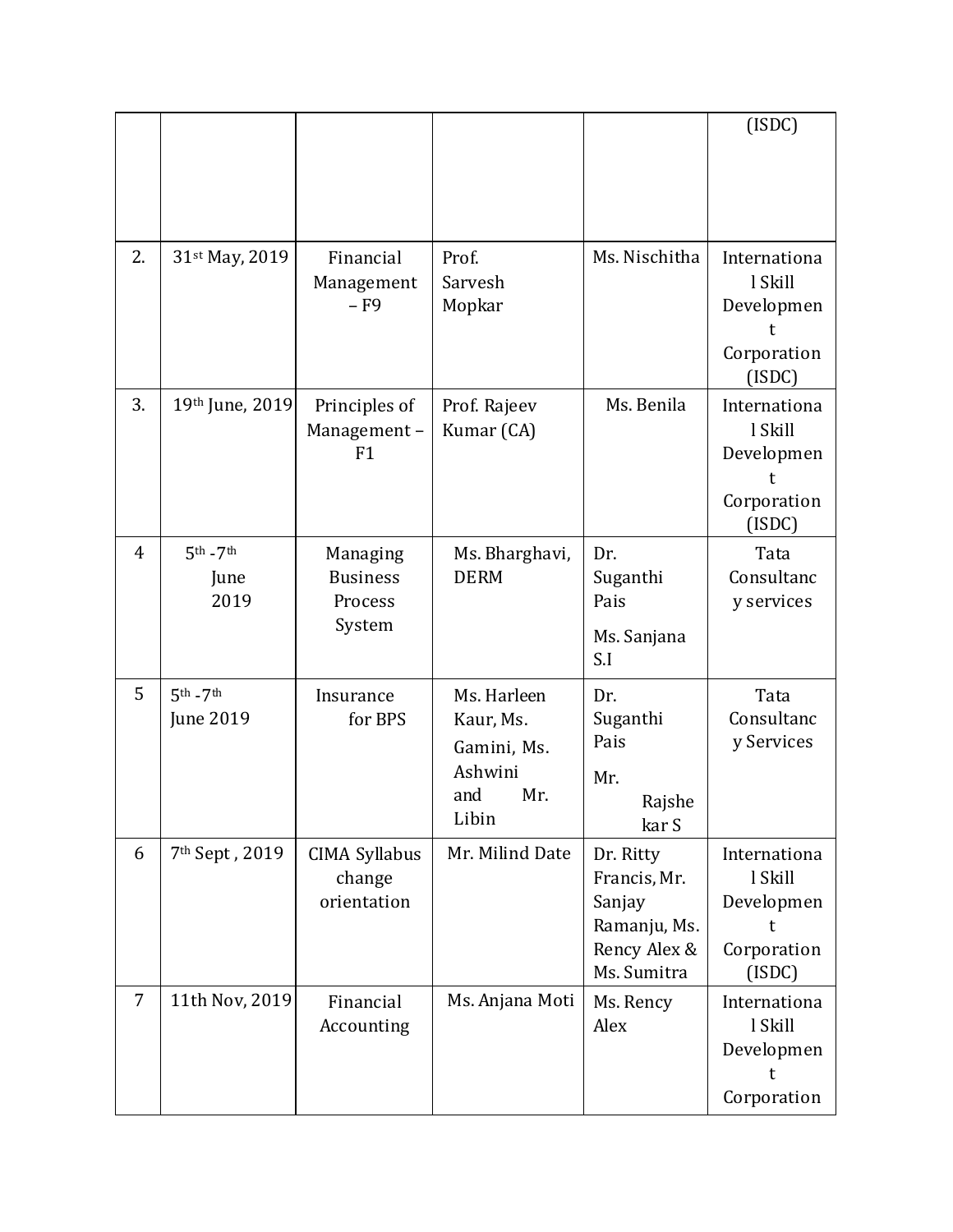|   |                |            |                 |         | (ISDC)       |
|---|----------------|------------|-----------------|---------|--------------|
|   |                |            |                 |         |              |
|   |                |            |                 |         |              |
|   |                |            |                 |         |              |
|   |                |            |                 |         |              |
| 8 | 12th Nov, 2019 | Advanced   | Ms. Anjana Moti | Mr. Jai | Internationa |
|   |                | Management |                 | Kumar   | l Skill      |
|   |                | Accounting |                 |         | Developmen   |
|   |                |            |                 |         |              |
|   |                |            |                 |         | Corporation  |
|   |                |            |                 |         | (ISDC)       |

# **International Seminar on "Unfolding Contemporary Marketing: A Roadmap for Future Innovation"**

The Department of Commerce organized a one-day International Conference titled "Unfolding Contemporary Marketing: A Roadmap for Future Innovation" on 10th December, 2019. The International Conference took place in association with Albers School of Business and Economics – Seattle University and Miles Education. The International Conference was organized with a view to bring forward the evolution of the marketing domain since its inception through the discussions, research and insights of experts and research scholars. The Conference brought forward the disruptive innovative practices in modern markets and helped to identify marketing areas where future innovation and technological advancement could develop.

Dr. Ajay. T. Abraham, Assistant Professor of Marketing at Albers School of Business and Economics, delivered the keynote address on "Marketing in the 21st Century". Marketing being a dynamic area of focus, demands the ability to be well informed about the latest skills in order to stay visible in the global market. Highly influential market factors like customer empowerment, changing technological strategies, globalization, deregulation and inculcation of innovation into campaigns should be in line with contemporary marketing trends.

Mr. Robin Alex, the Digital Marketing Expert – Capgemini, delivered the Ist technical session on "Digital Marketing: Transformation through Innovation". The Technical Session focused on the latest technology implemented in marketing strategies across businesses. Mr. Yaashen Sheikh, Manager – Cloud Engineering Support, Oracle, delivered the IInd technical session on "Data Science – Overview and Application in Marketing". The Technical Session touched upon the growing importance and usage of data science globally, and its latest role in the marketing of products and services. Data Science has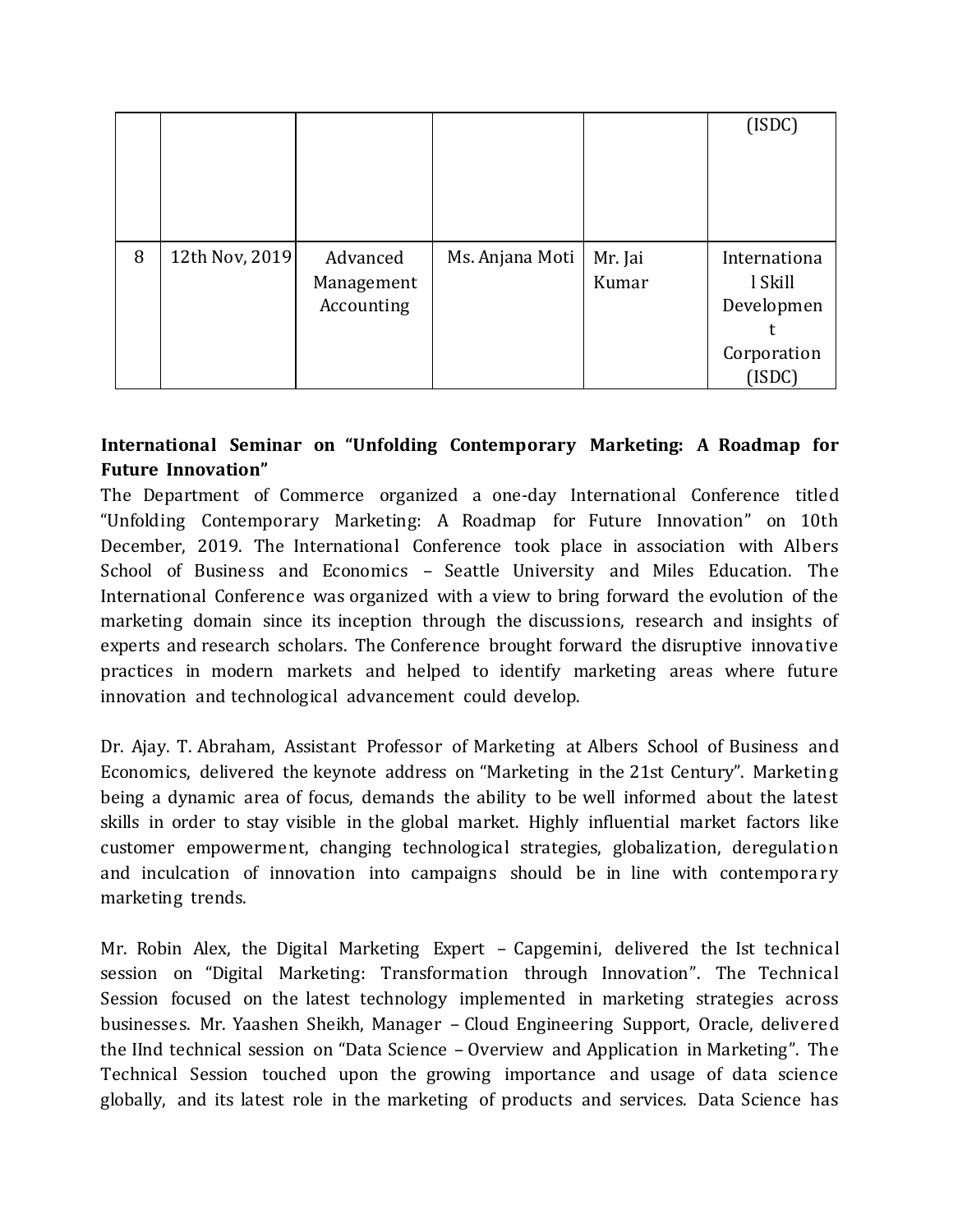refined the marketing processes and made it cost-effective for businesses leading to greater innovation.

The International Conference was successful as it managed to publish two Research Compendiums on "Sustainable Marketing and "Marketing Dynamics" respectively. The Research Compendiums comprise of a total of 23 research papers on multidimensiona l marketing topics such as Cause Marketing, Block Chain Technology, Digital Marketing, E-Commerce, Green Marketing and Social Marketing among others.

### **International webinar on 'Importance and use of Research software'**

On 4th February, 2020, an International Webinar on 'Importance and use of Research Software' was conducted by Dr. Abirami (Chairperson DQC, Jubail University, Kingdom of Saudi Arabia). Dr. Abirami introduced softwares like CS-Pro, SPSS, R-Software & Mendeley, to the students, for referencing the sources used in the research process.

### **International Student Seminar on 'Global Opportunities and Travel Abroad'**

An International student seminar on 'Global opportunities and travel abroad' was conducted by the BBA Department and the resource person was Mr Paul Quinn, Assist ant Professor, Director and Head of Global Recruitment and Engagement, Ulster University on 29th January, 2020. The resource person reiterated the fact that global education aims at developing learning communities, in which learners and educators are encouraged to work cooperatively on global issues. Mr. Paul also highlighted the fact that global education aims at motivating learners, educators to approach global issues through innovative teaching and pedagogy.

# **One-day National Seminar on "Paradigm Shift in Business Management and Economics"**

The BBA Department organized a one-day national seminar on "Paradigm Shift in Business Management and Economics" on 21st August, 2019. The objective of the semina r was to understand the views on the shift in businesses, management and economics. The first technical session was conducted by Dr. Pavan Kumar Soni, an Innovation Evangelist . The key -note speaker highlighted the importance of corporate governance in the present business world. Mr. Sandeep Das, Director, PWC Management Consulting, Bangalore , spoke about the importance of corporate governance and impact of radical changes in business. The last session was on Fintech Synergy and Disruption by Dr. Batani Raghavendra Rao, Professor & Area Chair Finance, CMS Business School, Bangalore. He reiterated on the growing importance of Fintech, Synergy and Disruption. Selected research paper presentations were converted into an ISBN research compendium.

### **Annual Republic Day Lecture**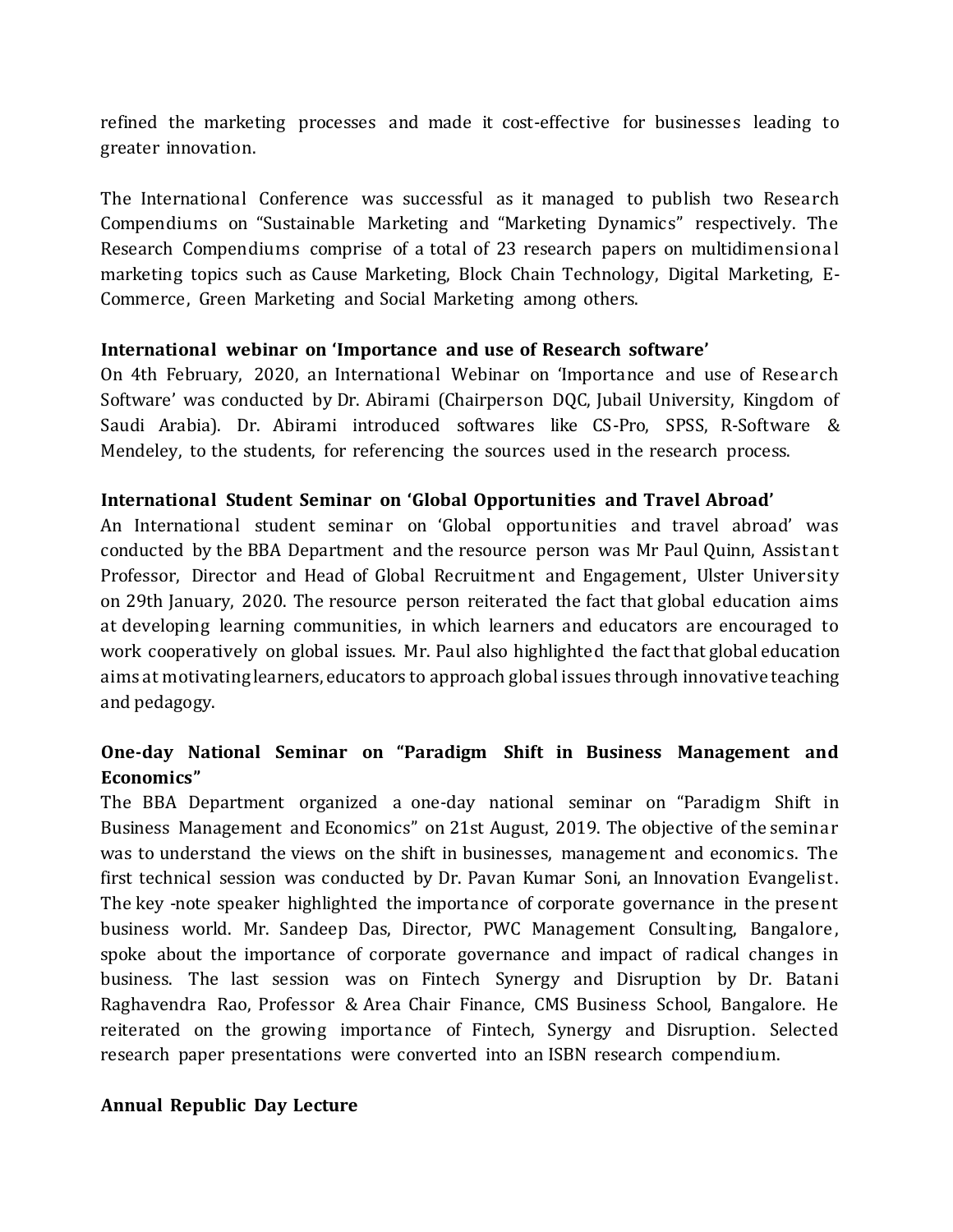On 15th February, 2020, the English Department invited Prof. Anand Teltumbde, a distinguished scholar and civil rights activist to deliver the guest lecture for Annual Republic Day Lecture – Second episode. 'Caste and Contemporary India: Perspectives on socio- cultural and political challenges' was the theme for the lecture. Mr. S. Mariswa m y (Retd. IPS Officer and Educationist) and Ms. Cynthia Stephen (Writer and Dalit Activist ) responded to the lecture.

# **One-day PG National Conference titled "Next Generation Tools: Future Roadmap for Business and Industry"**

The one-day National conference titled "Next Generation Tools: Future Roadmap for Business and Industry" was organized by the PG department on 11th March 2020. The event commenced at 9 AM in Loyola Hall with a prayer by Dr. Soney Mathews. Mr. Aayush Agarwal, Rev. Fr. Arun Lobo, Dr. Ravi Darshini, Dr. Deepika Joshi and Dr. Shubhra Rahul were the dignitaries for the conference. Dr. Shubhra Rahul - HOD, PG department, delivered the welcome speech and shared a few insights. Dr. Poornima Vijayakumar welcomed the chief quest and the keynote speaker Mr. Aayush Agarwal, Product manager at Citrix and co- founder of Productive Weekends. Dr. Deepika Joshi - the conveyor of the conference and Dr. Ravi Darshini - Vice Principal shift 2 shared their views on the topic.

The National conference organized by the PG Department received 51 research papers from the participants and the papers were well appreciated by the faculties and the panelists. The conference also witnessed the release of the Seminar Compendium and the student's research compendium, which contained 22 Research papers across different areas. The compendium focused on the scope of interdisciplinary approaches to teaching and learning. Dr. Deepika and Dr. Ritty Francis - Staff Editor of the student research compendium briefed the gathering about the relevance of such initiatives. The semina r came to an end with the vote of thanks proposed by Mr. Z. Mohammed Ashfaque.

| S.<br>No. | Name of the faculty | Name of the University/<br><b>Institution &amp; Dept.</b> | <b>Nature of responsibility</b>      |
|-----------|---------------------|-----------------------------------------------------------|--------------------------------------|
|           | <sub>S</sub>        | Dr. Daniel Fernandes Loretto College, Kolkata             | Academic and administrative<br>audit |

## **Details of Faculty representation across various Institutions and board..**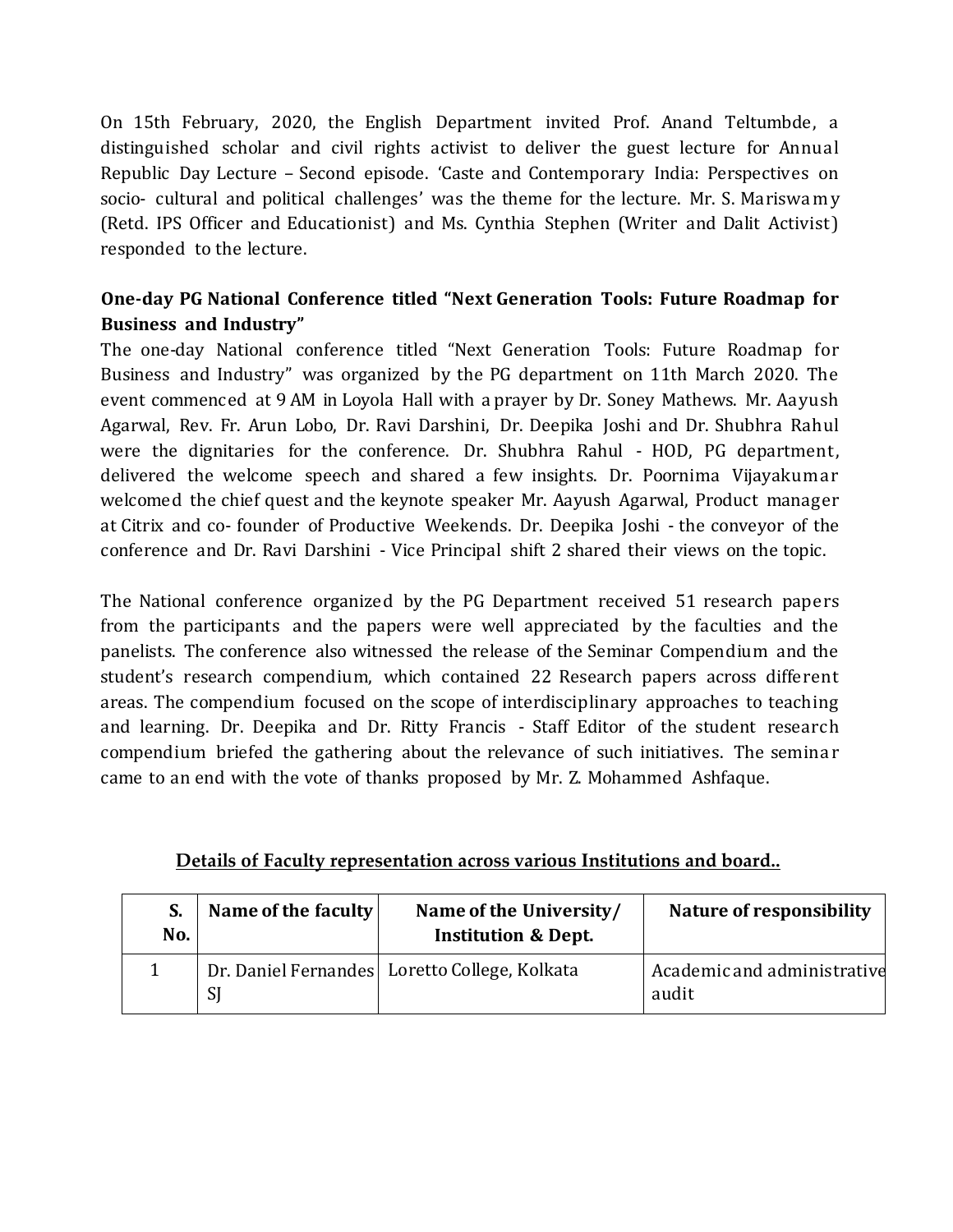| $\overline{2}$ | Dr. Daniel Fernandes<br>SJ                | St Anne's Degree College for<br>Women, Bangalore          | Key note speaker, National<br>seminar, "Digital Innovation,<br>Happiness & Resilience:<br>Stimulants for<br><b>Transformation-Perspectives</b><br>& Prospects |
|----------------|-------------------------------------------|-----------------------------------------------------------|---------------------------------------------------------------------------------------------------------------------------------------------------------------|
| 3              | Dr. Daniel Fernandes Co-organizer<br>SJ   |                                                           | National Seminar, Current<br><b>Issues confronting Principals</b><br>and heads of the                                                                         |
|                |                                           |                                                           | institutions In India,                                                                                                                                        |
| $\overline{4}$ | Dr. Nirmala Joseph &<br>Dr. Deepika Joshi | IESEG, Paris                                              | Track Organizer for IÉSEG-<br>IACCM conjoint conference<br>2019                                                                                               |
| 5              | Dr. Antony Oliver                         | Mount Carmel college,<br>Bangalore                        | Hindi BOS, University<br>nominee                                                                                                                              |
| 6              | Dr. Antony Oliver                         | Bangalore                                                 | Indian academy college Hindi BOS, External subject<br>expert                                                                                                  |
| 7              | Dr. Antony Oliver                         | Indian academy college<br>Bangalore                       | External audit member for<br>languages and humanities                                                                                                         |
| 8              | Dr. Antony Oliver                         | CMR university,<br>Bangalore                              | External subject guide for<br>Hindi Ph.D.                                                                                                                     |
| 9              | Dr. Ravi Darshini                         | Ramaiah Institute of<br>Management studies,<br>Bangalore  | External examiner - Viva voc                                                                                                                                  |
| 10             | Dr. Ravi Darshini                         | Ramaiah Institute of<br>Management studies,<br>Bangalore  | Essentials of taxation - Paper<br>setting for MBA Executive<br>program                                                                                        |
| 11             | Ms. Asha Joseph                           | St. Joseph's Evening<br>College (Autonomous)<br>Bangalore | BOS for UG, Department of<br>Commerce                                                                                                                         |
| 12             | Ms. Asha Joseph                           | St. Joseph's Evening<br>College (Autonomous)<br>Bangalore | BOS for PG, Department of<br>Commerce                                                                                                                         |
| 13             | Ms. Asha Joseph                           | <b>Garden City University</b><br>Bangalore                | <b>External Examiner for</b><br>Practical exam                                                                                                                |
| 14             | Dr A.M. Sheela                            | Gems B School,<br>Bangalore                               | <b>External Examiner</b>                                                                                                                                      |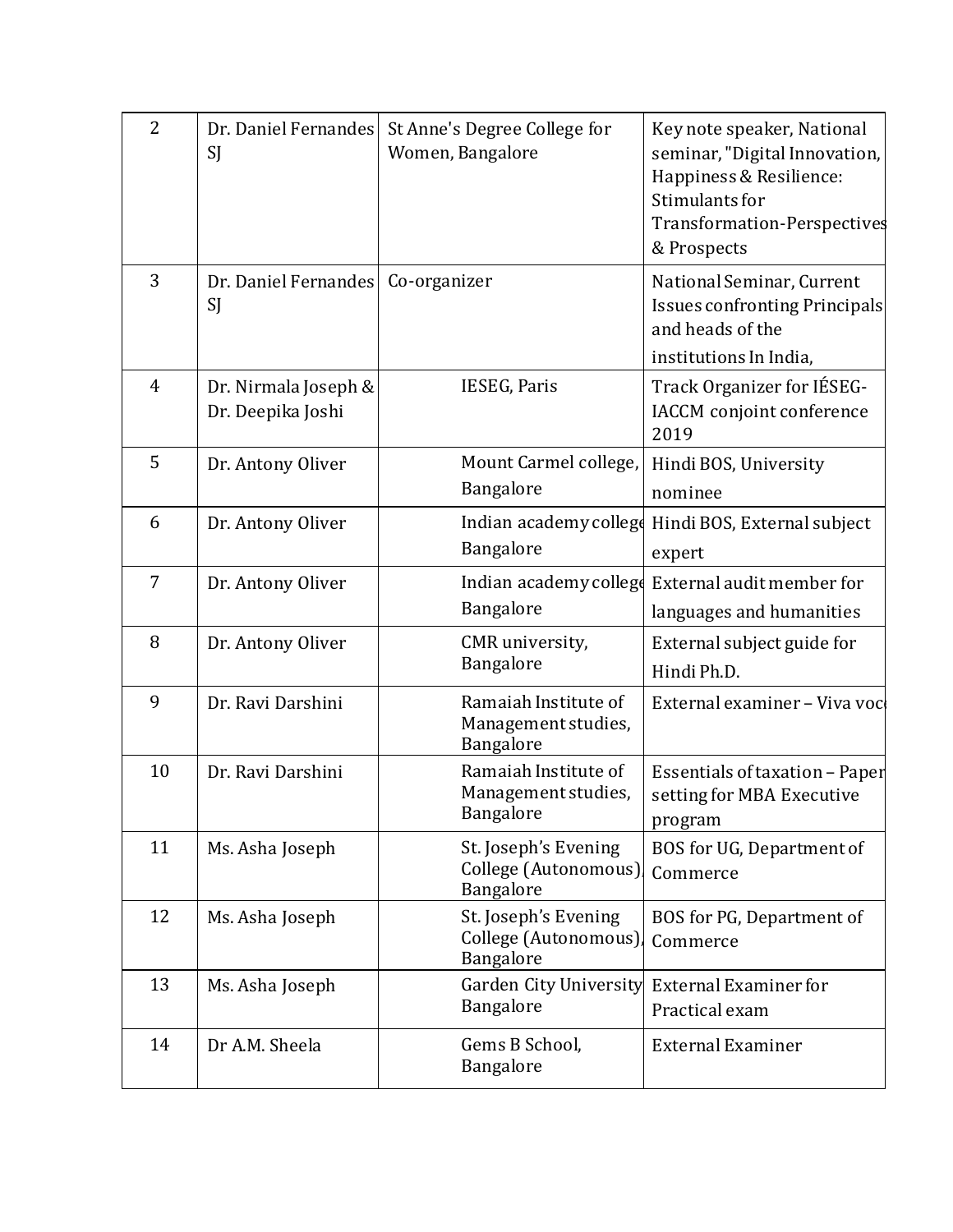|    | 15                    | Dr A.M. Sheela        |  | Gems B School,<br>Bangalore                                                              | <b>External Examiner</b>                                               |
|----|-----------------------|-----------------------|--|------------------------------------------------------------------------------------------|------------------------------------------------------------------------|
|    | 16                    | Dr A.M. Sheela        |  | Gems B School,<br>Bangalore                                                              | <b>External Examiner</b>                                               |
|    | 17                    | Ms. Tasmiya Hussni    |  | St. Joseph's Evening<br>College-Bangalore                                                | <b>Question Paper setter</b>                                           |
|    | 18                    | Ms. Tasmiya Hussni    |  | The Bhopal School of<br>Social<br>Sciences-MP                                            | <b>Question Paper setter</b>                                           |
|    | 19                    | Ms. Komal A Dave      |  | <b>Bhopal School of Social Paper Setter</b><br>Science, Bhopal, Madhy<br>Pradesh, India. |                                                                        |
|    | 20                    | Ms. Komal A Dave      |  | St. Joseph's Evening<br>College, Bengaluru,<br>India.                                    | Paper Setter                                                           |
|    | 21                    | Ms. Komal A Dave      |  | State Bank of India,<br>Local Head Office,<br>Bengaluru, India.                          | <b>Chief Guest and Speaker</b>                                         |
|    | 22                    | Ms. Komal A Dave      |  | St. Joseph's Evening<br>College, Bengaluru,<br>India.                                    | Moderator in a conclave Triad<br>3.0 - Three events in one<br>platform |
|    | 23                    | Dr. Shubhra Rahul     |  | IISC University, Jaipur                                                                  | Paper setter                                                           |
|    | 24                    | Dr. D. Raja Jebasingh |  | Dept. of Industrial<br>Relations, St. Joseph's<br>College (Autonomous)                   | <b>Attended Board of Studies</b>                                       |
| 25 |                       | Dr. D. Raja Jebasingh |  | Dept. of Commerce, Bengaluru<br>Central University, Bengaluru                            | <b>BoE Meeting - Member</b>                                            |
| 26 |                       | Dr. D. Raja Jebasingh |  | Bharathidasan University,<br>Thiruchirappalli.                                           | Ph.D. Thesis Evaluation<br><b>External Examiner</b>                    |
| 27 |                       | Dr. D. Raja Jebasingh |  | Thiruvalluvar University, Vellor                                                         | Ph.D. Thesis Evaluation<br><b>External Examiner</b>                    |
| 28 | Dr. D. Raja Jebasingh |                       |  | Nirmala College (Autonomous)<br>Coimbatore, Tamilnadu.                                   | External Examiner to Conduct<br>Viva Voce Exam.                        |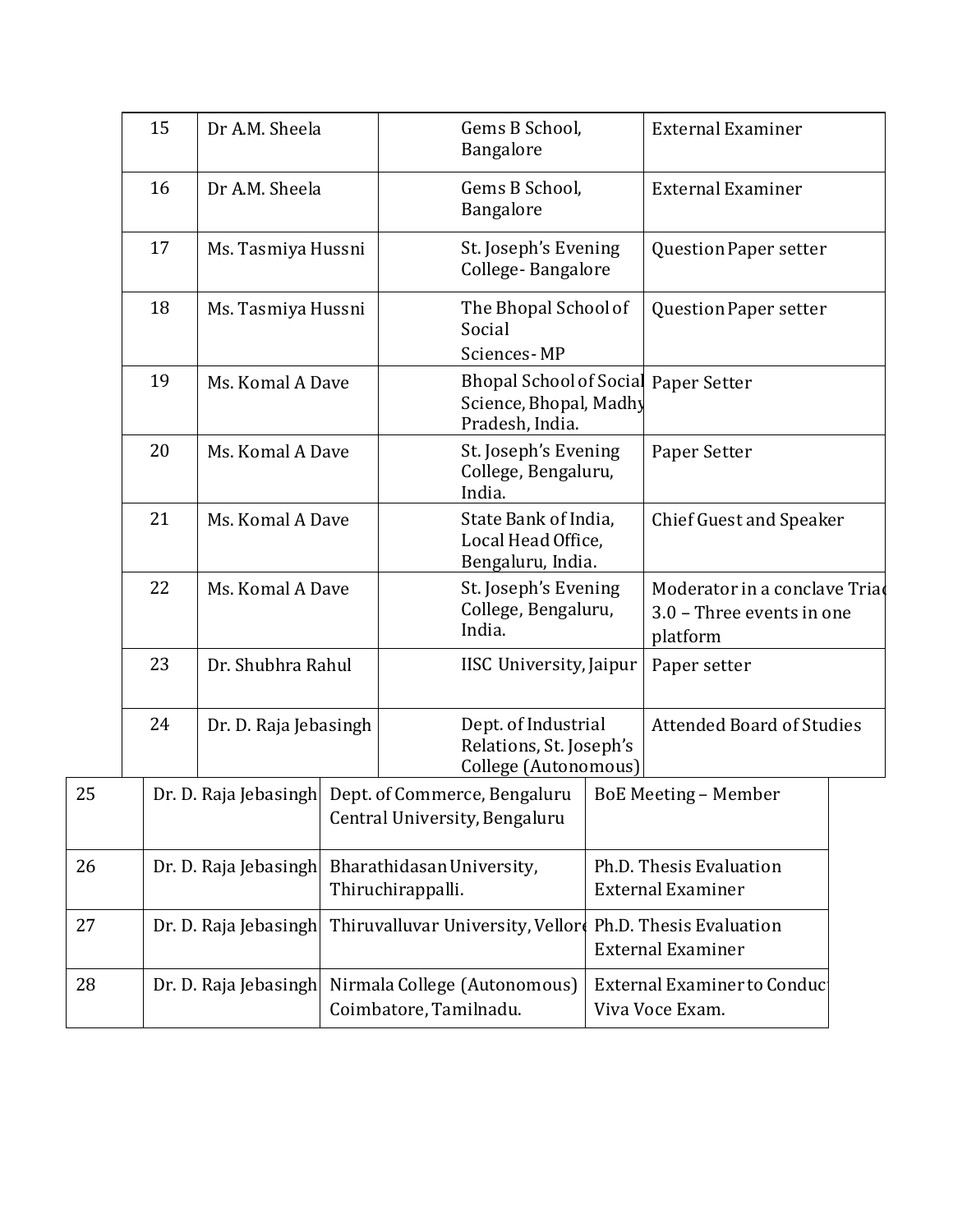| 29 | Dr. D. Raja Jebasingh | <b>NMKRV College for Women</b><br>(Autonomous) Bengaluru.                                                                                 | Paper Setter and Reviewer for<br><b>End Sem Exam</b>                                              |
|----|-----------------------|-------------------------------------------------------------------------------------------------------------------------------------------|---------------------------------------------------------------------------------------------------|
| 30 | Dr. D. Raja Jebasingh | Pondicherry Central University,<br>School of Education.                                                                                   | <b>Attended Project Approval</b><br>Board (PAB) for Minor<br><b>Research Project</b>              |
| 31 | Dr. D. Raja Jebasingh | St. Teresa's Degree College for<br>Women Chamarajpet, Bengaluru                                                                           | key note address at a national<br>level workshop                                                  |
| 32 | Dr. D. Raja Jebasingh | Department of Commerce (CA)<br>Kongu Arts Science College<br>(Autonomous) Erode. TN.                                                      | Member of the BOS                                                                                 |
| 33 | Dr. D. Raja Jebasingh | Loyola College, Manvi.                                                                                                                    | <b>Advisory Committee Member</b><br>National Conference on<br>Innovations in Higher<br>Education. |
| 34 | Dr.D. Raja Jebasingh  | Springer Journal Publication<br>(International Journal of<br>Information Technology (IJIT)                                                | Reviewer of manuscripts for<br>the journal                                                        |
| 35 | Dr.D. Raja Jebasingh  | The Author AID programme is<br>run by INASP, UK.                                                                                          | Completed MOOC Course on<br>"Research Writing in the Soci<br>Sciences"                            |
| 36 | Dr. D. Raja Jebasingh | The International Conference on<br>Human Computer Interaction<br>Theory and Applications held in<br>Malta from 27 to 29 February<br>2020. | Member of the Program<br>Committee                                                                |
| 37 | Dr. Ritty Francis     | St. Joseph's evening college                                                                                                              | Member of BOE                                                                                     |
| 38 | Dr. Ritty Francis     | <b>Indian Academy</b>                                                                                                                     | Member of BOE                                                                                     |
| 39 | Dr. Ritty Francis     | Jain University, CMS                                                                                                                      | Member of BOE                                                                                     |
| 40 | Dr. Ritty Francis     | St. Joseph's Arts & Science                                                                                                               | Member of BOE                                                                                     |
| 41 | Dr. Ritty Francis     | Jain College, V.V. Puram                                                                                                                  | Panel member and Judge for<br>National Conference                                                 |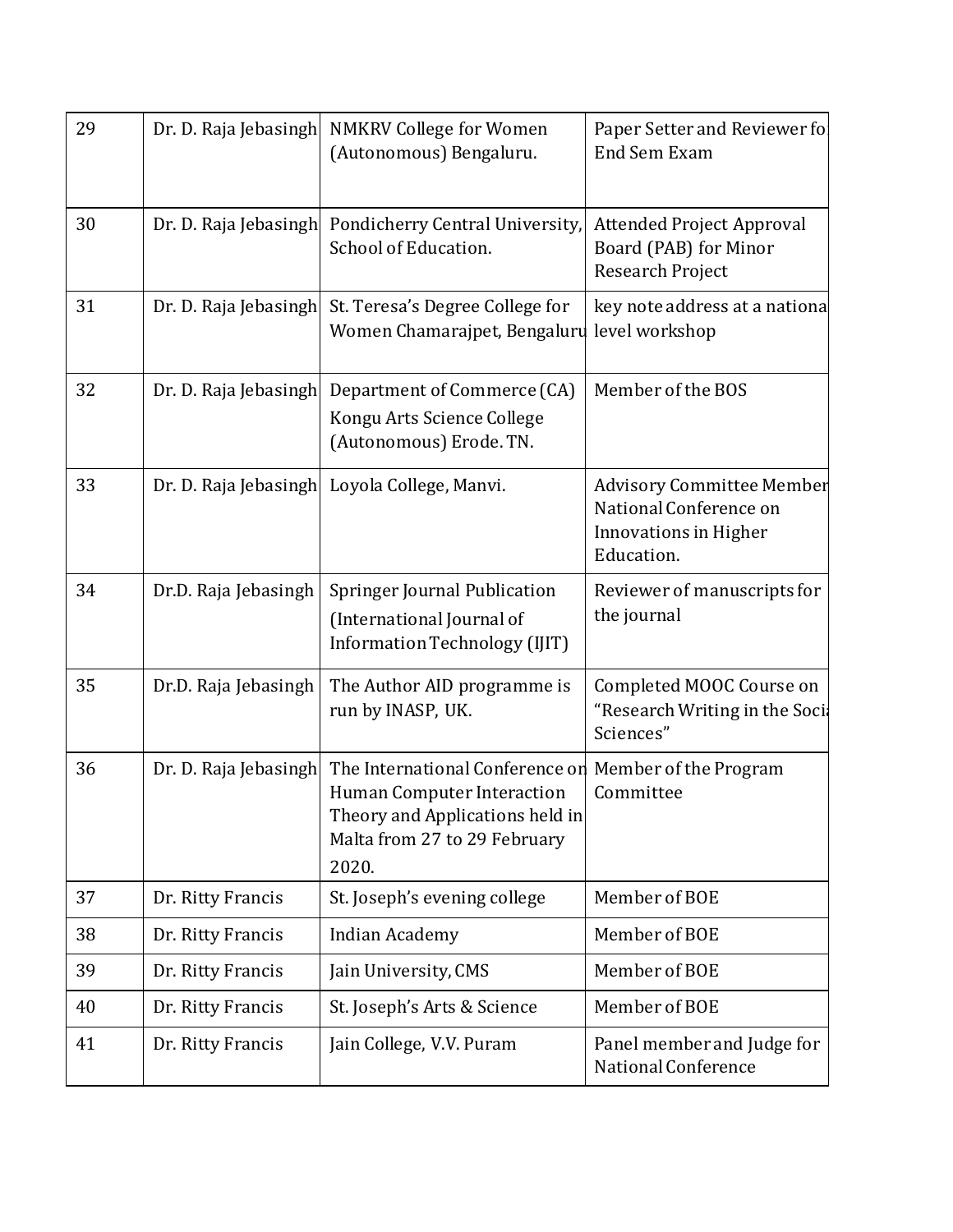| 42 | Dr. Ritty Francis        | Jain University, CMS                                                                                                                 | Session chair and Panelist for<br>national conference                                                                    |
|----|--------------------------|--------------------------------------------------------------------------------------------------------------------------------------|--------------------------------------------------------------------------------------------------------------------------|
| 43 | Dr. Ritty Francis        | Jain College, V.V. Puram                                                                                                             | <b>Guest Lecture</b>                                                                                                     |
| 44 | Dr. R.<br>Himachalapathy | IQAC, Sacred Heart College<br>(Autonomous) Thirupattur-<br>635601, Vellore District, Tamil<br>Nadu on 26th and 26th July 201         | Resource person on Outcome<br><b>Based Education</b>                                                                     |
| 45 | Dr. R.<br>Himachalapathy | <b>Department of Commerce</b><br>(Unaided), PSG College of Arts &<br>Science, Coimbatore, Tamil Nadı<br>held on 26th February, 2020. | Resource person on<br>Sustainability and<br>Transformation in Finance an<br>Accounting' in the National<br>Conference on |
| 46 | Dr. Soney Mathews        | Dayananada Sagar University<br>(DSU)                                                                                                 | MBA-Dissertation and Viva<br>Panel                                                                                       |
| 47 | Dr. Soney Mathews        | Ramaiah Institute of Manageme Board of Examination<br>(MSRIM)                                                                        |                                                                                                                          |
| 48 | Dr. Soney Mathews        | Dayananada Sagar University<br>(DSU)                                                                                                 | <b>Board of Examination</b>                                                                                              |
| 49 | Dr. Soney Mathews        | Dayananada Sagar University<br>(DSU)                                                                                                 | Doctorial Committee-PhD-<br>Management                                                                                   |
| 50 | Dr. Soney Mathews        | AIMS-International Journal of<br>Management                                                                                          | Research Paper Reviewer                                                                                                  |
| 51 | Dr. Lava Kumar           | St. Joseph's Evening College                                                                                                         | External Exa                                                                                                             |
| 52 | Ms. Nikhath Asrar        | Mount Carmel College, Tourism<br>dept.                                                                                               | BOS member for B. Voc<br>Program in Hospitality and<br>Tourism                                                           |
| 53 | Ms. Nikhath Asrar        | Mount Carmel College, Tourism<br>dept.                                                                                               | BOE member for all program<br>of tourism studies                                                                         |
| 54 | Dr. Fariyal Shaikh       | <b>Mount Carmel College</b>                                                                                                          | BOE, meeting                                                                                                             |

# **Faculty Involvement in Consultancy**